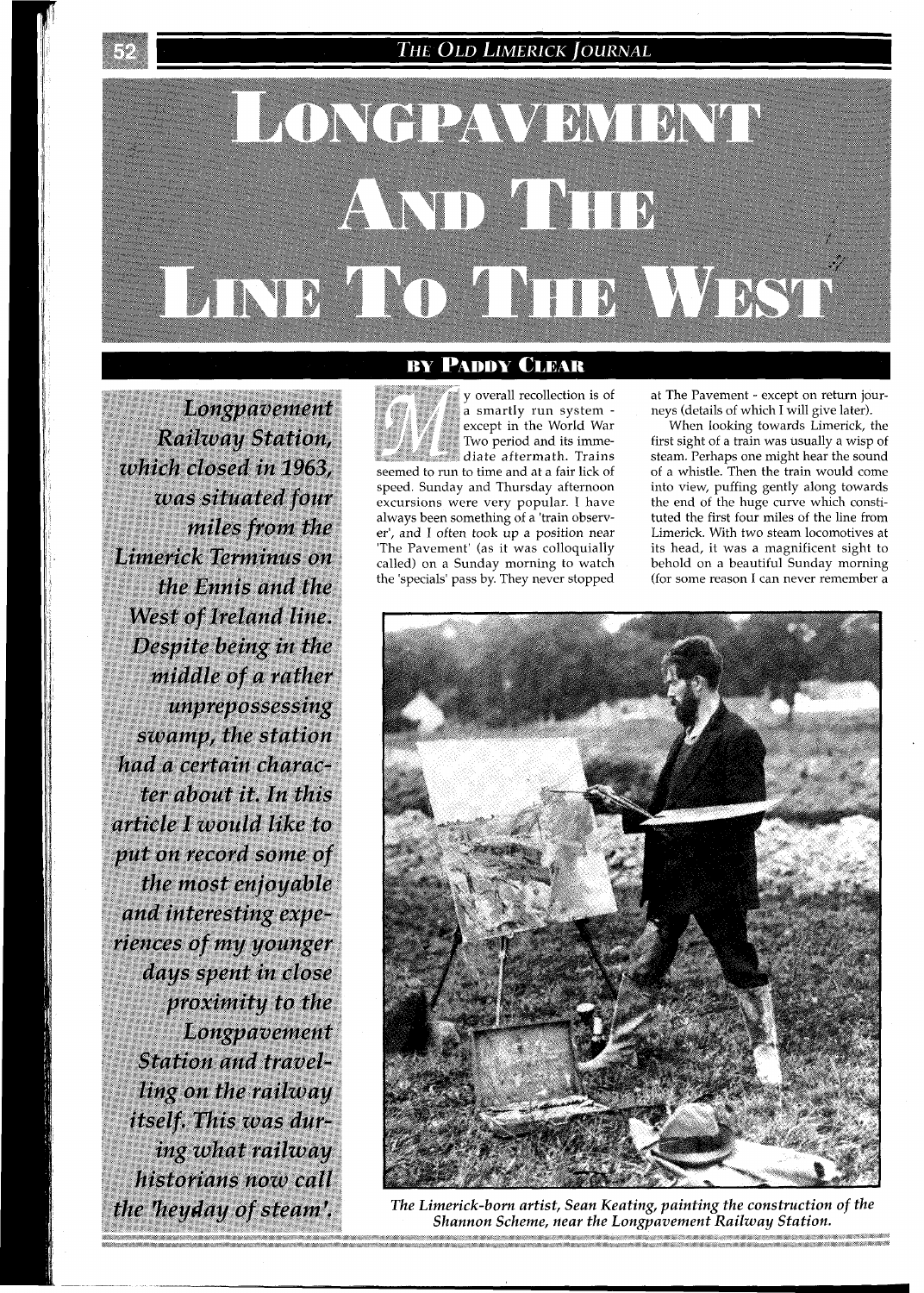### **CHRISTMAS EDITION**



*Loaded railway wagons during the building of the Shannon Scheme.* 

wet Sunday in those days) as it cruised on to the long 'Metal Bridge' across the Shannon. It ran slowly past the Longpavement for the 'staff exchange', and then the drivers proceeded to give the excursionists value for their money.

Ballynanty Bridge became a riot of steam, as the locos blasted away from The Pavement, raising echos all over the countryside. The sound gradually died away, but on a busy Sunday there would be another train along in half an hour or so. These excursions - in later years hauled by diesels, of course - continued up to about ten years ago. From then on they grew more infrequent, and pilgrimage trains-which provided a large amount of the excursions-now usually go by another line via Portarlington and Athlone.

Most of the journeys I made on the line were on the steam excursions to Claremorris (for Knock) and a number of other destinations such as Galway, Lahinch or Kilkee. If you were going to either of the latter two towns, you changed at Ennis to the West Clare Railway, which, incidentally, had gained a most undeserved reputation from Percy French's song. The trip was always enjoyable. We sang the hit parade songs of the day, and if we were going to Knock we added a few hymns with similar gusto. Outside, people living near the track waved to us and we waved back. We went up through places with picturesque names such as Ardsolus,<br>Crusheen, Ardrahan, Ballyglunin etc.,<br>and in front the engines drove on faster<br>and faster, it seemed. Crusheen, Ardrahan, Ballyglunin etc., and in front the engines drove on faster

The sensation of speed one gets on a steam-hauled train is a very thrilling experience, mainly, I think, because the linkage is not like the modern 'inter-city' kind, where 'apparent stability' for the traveller is the keynote. In a steam train, the 'pull' of the loco, or locos, when picking up speed is noticeable. Sometimes, if a carriage window was open too wide, a grain of soot would blow in and settle in a child's eye, and there was often a brief emergency while a fond parent produced a handkerchief and performed an extraction operation. After a day at the seaside or praying at Knock, we all crowded in for the return journey, which was no less exciting as the train thundered home through the gathering darkness and eventually through what appeared to be the pitch blackness of the night. There was great trust in our driver and fireman, however, and, awthe crowds trudged down the platform at Limerick Station, people waved and shouted their thanks to them.

My 'maiden' trip on the line was on a Thursday afternoon excursion to Lahinch in the early nineteen thirties. My home was in Parteen, and my father cycled from there to Limerick Station with my brother on the bar and me on the carrier. The return fare was 2 shillings (10p) for him and 1 shilling (5p) each for us children. It was an absolutely fabulous experience. Despite the excitement of the train trip, one of my most vivid recollections of the day was my first glimpse of the Atlantic Ocean from the old West Clare, as it chugged its way from Ennistymon to Lahinch. It was a fantastic blue that is

for ever etched in my memory.

A year or two later, we went on one of the all-day Sunday excursions. My father thought it would be very convenient if the train stopped at The Pavement, as it was only a mile from Parteen, so he went into the station at Limerick beforehand to try to arrange it. The Great Southern Railway Company, the owners of many of the railwavs in the State at that time. agreed to stop the train on the return journey but not on the outward tripwhich was fair enough. It is likely that the difficulty in restarting a long train from The Pavement-which was sited on a hill going towards Ennis-was the reason for the company's decision.

As we neared The Pavement on the return journey, we wondered if the driver and fireman, being used to a non-stop operation there, would forget and we would be hauled into Limerick, but there was a more obvious 'slow' than usual coming under Ballynanty Bridge and, a minute or two later, we duly ground to a halt at Platform No. 2. No sooner had the train stopped than there were calls of 'Is this The Pavement?' and 'This is great, we are only a few minutes from home' etc., and, as my father said later, 'Half the population of Thomondgate alighted!' He thought this stop was such a good idea that he wrote to the G.S.R. suggesting its introduction on a-permanent basis. He had no success, however, and, as far as Sunday trains were concerned, the Longpavement remained a non-stop station.

The station had a station master's residence, which was occupied up to the